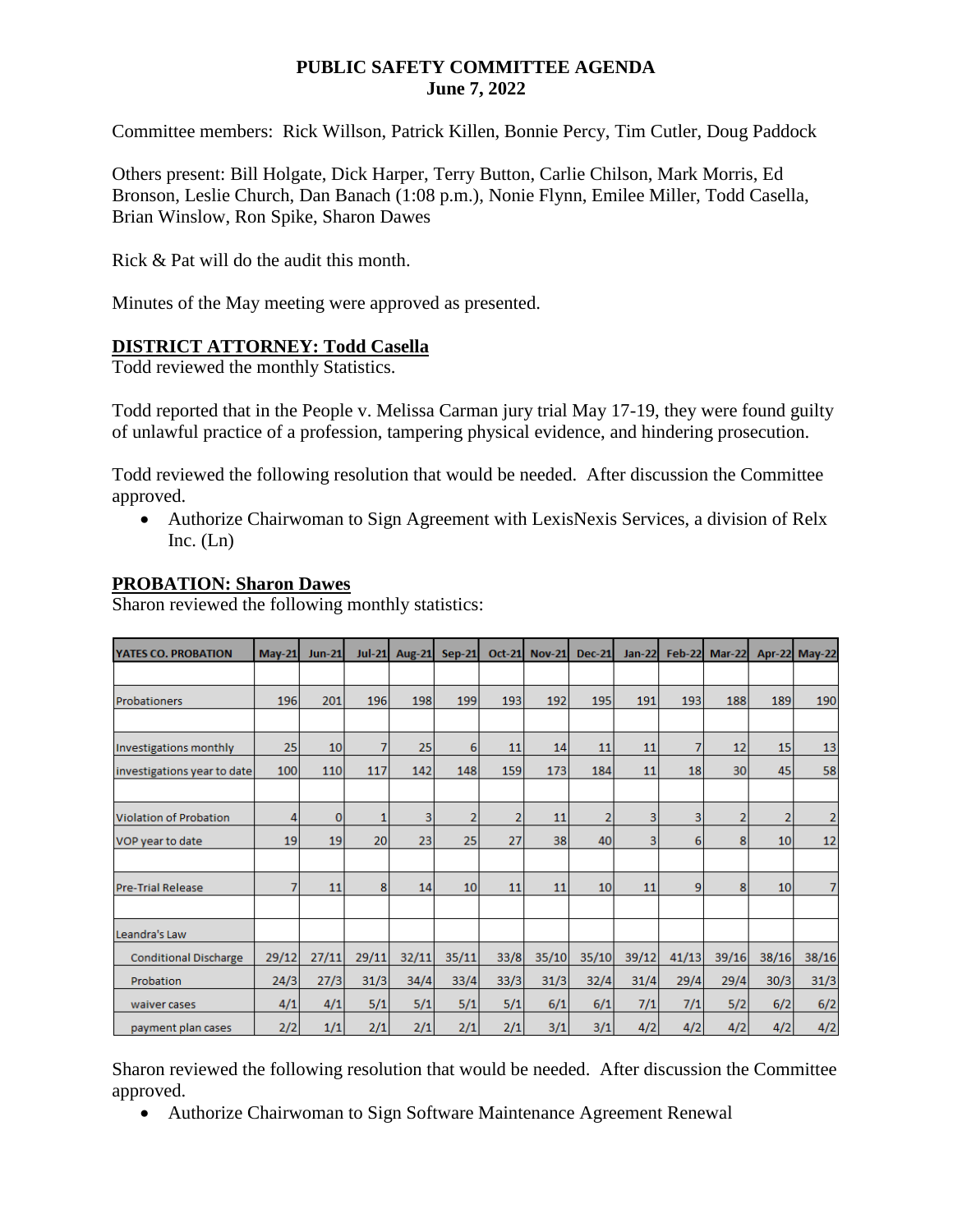Sharon reported that they are trying to attend Local Courts when they can. So they have a direct contact.

# **EMERGENCY MANAGEMENT: Brian Winslow**

OEM & Fire

Brian reported that they attended 2 County meetings, a Lake District NYSEMA meeting, 2 County Fire meetings, and a Central NY Fire Coordinators meeting.

Brian reported that the following trainings have been completed: Firefighter Survival-Benton FD, Firefighter refresher-Himrod FD, and Pump Operators-Middlesex FD.

Brian reported that they had their Blue Sky meeting with NYSEG, which went well.

Brian reported that there will be a resolution to appoint the County Code Enforcement Official.

Brian reported that they attended the following responses: PIMVA w/ entrapment & helicopter Rt. 54A-Branchport/KP FD, PIMVA w/ entrapment school bus Rt. 14A-Benton, Warehouse fire Benham St.-Penn Yan FD 3+ alarms, PIMVA tractor trailer w/ helicopter-Branchport/KP FD, and Fire in the County Office Building bathroom (an arrest was made on this).

Brian reviewed the following resolution that would be needed. After discussion the Committee approved.

- Authorize Chairwoman to Sign Letter of Intent for Hazardous Mitigation Plan Update **Grant**
- Adopt Local Law 3-2022 Entitled "A Local Law Creating the Department of Emergency Services in the County of Yates"

## EMS

Brian reported that EMT Core Class begins June 2. Ryan Bailey completed his Code Enforcement Training. There are 3 upcoming CPR classes for the general public. They are working with Public Health to expand the list of cooling centers. EMT and CFR testing is almost completed, 2 still have not tested, 8 CFRs and 9 EMTs have successfully passed their tests.

## **SHERIFF: Ron Spike**

Ron reviewed the following resolution that would be needed. After discussion the Committee approved.

- Authorize Renewal of Nixle Services Agreement
- Authorize V/PY Agreement for Marine Patrol unit mooring
- Authorize Sheriff to fill ESD position

Ron reviewed the monthly agency statistics for April 2022. Highlights follow:

| Assist Other Agency: 47                                                       | Civil Problem: 20                                         | Domestic Violence: 17 |
|-------------------------------------------------------------------------------|-----------------------------------------------------------|-----------------------|
| Fraud/Bad Check/Welfare: 17                                                   | Harassment/Disorderly Conduct: 26                         |                       |
| Mentally Ill Person: 6                                                        | Suspicious Incident: 17 Traffic Stop/Warning: 142         |                       |
| Animal Complaints Investigated: 37 Complaints on Other Animals (Not Dogs): 13 |                                                           |                       |
| Prisoners Admitted: 5                                                         | Average Daily Population: 31 Courthouse Visitors: 1,444   |                       |
| Court Cases Assigned: 101                                                     | 911 Calls: x -There was trouble with the analytics system |                       |